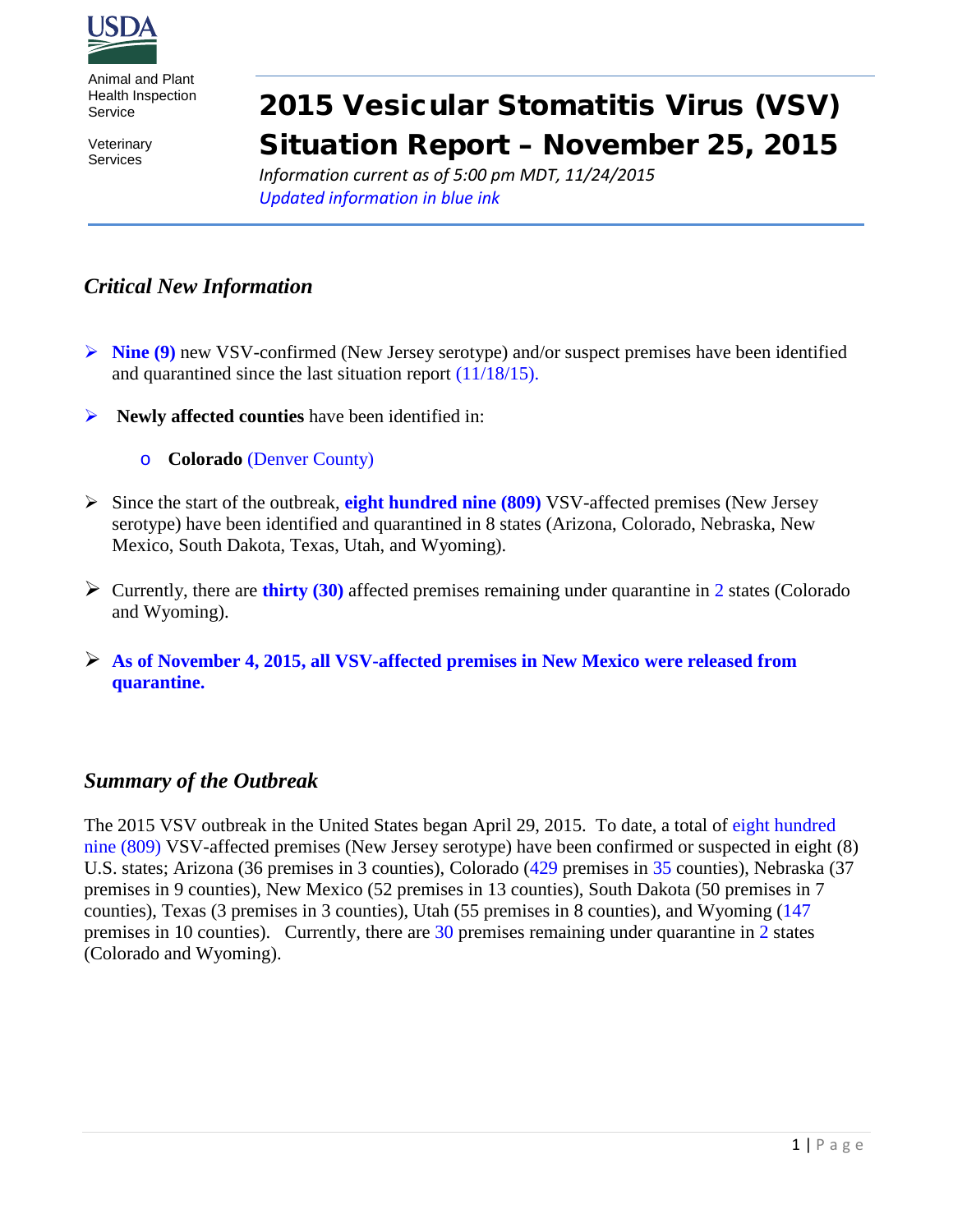

**Map 1. VSV Current: Counties with Current Premises Quarantined**

## *VSV Current Premises*

**Table 1. Location and number of premises currently under movement control for VSV**

| <b>COLORADO</b>          | <b>New Premises</b><br>11/18-11/24/15<br><b>Confirmed (Suspect)</b> | <b>Total Current</b><br>Premises last report | <b>VSV Premises</b><br>Released<br>$11/18 - 11/24/15$ | <b>Total Current</b><br><b>Premises</b> |
|--------------------------|---------------------------------------------------------------------|----------------------------------------------|-------------------------------------------------------|-----------------------------------------|
| Delta County             | ŋ                                                                   |                                              |                                                       |                                         |
| <b>Denver County</b>     |                                                                     |                                              |                                                       |                                         |
| Douglas County           |                                                                     |                                              |                                                       |                                         |
| Eagle County             |                                                                     |                                              |                                                       |                                         |
| <b>Elbert County</b>     |                                                                     | հ                                            |                                                       |                                         |
| El Paso County           | 0(1)                                                                | 14                                           | 10                                                    |                                         |
| <b>Fremont County</b>    |                                                                     | 4                                            |                                                       |                                         |
| Garfield County          |                                                                     | 6                                            |                                                       |                                         |
| Mesa County              | 0(1)                                                                | 4                                            |                                                       |                                         |
| <b>Moffat County</b>     |                                                                     |                                              |                                                       |                                         |
| <b>Montrose County</b>   |                                                                     |                                              |                                                       |                                         |
| <b>Rio Grande County</b> |                                                                     |                                              |                                                       |                                         |
| <b>Weld County</b>       | O                                                                   |                                              |                                                       |                                         |
| <b>TOTAL COLORADO</b>    | 6(2)                                                                | 45                                           | 26                                                    | 27                                      |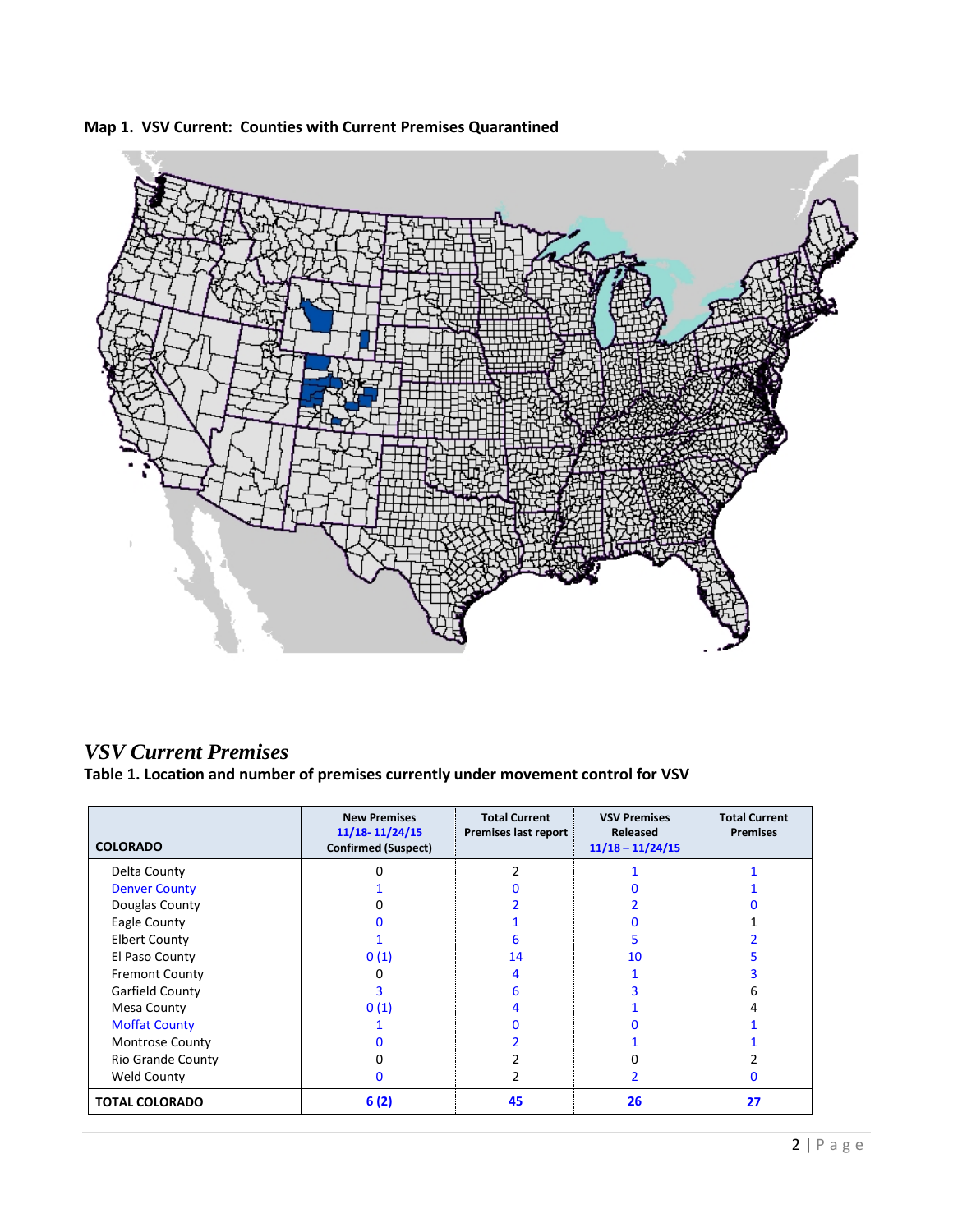| <b>NEBRASKA</b>                                              | <b>New Premises</b><br>11/18-11/24/15<br><b>Confirmed (Suspect)</b> | <b>Total Current</b><br>Premises last report | <b>VSV Premises</b><br>Released<br>$11/18 - 11/24/15$ | <b>Total Current</b><br><b>Premises</b> |
|--------------------------------------------------------------|---------------------------------------------------------------------|----------------------------------------------|-------------------------------------------------------|-----------------------------------------|
| <b>Red Willow County</b>                                     | $\bf{0}$                                                            | 1                                            | $\mathbf{1}$                                          | $\mathbf{0}$                            |
| <b>TOTAL NEBRASKA</b>                                        | $\mathbf{0}$                                                        | 1                                            | 1                                                     | $\mathbf{0}$                            |
| <b>SOUTH DAKOTA</b>                                          |                                                                     |                                              |                                                       |                                         |
| <b>Custer County</b><br>Fall River County<br>Lawrence County | 0<br>0                                                              | 1                                            |                                                       | O<br>O                                  |
| <b>TOTAL SOUTH DAKOTA</b>                                    | 0                                                                   | 3                                            | 3                                                     | 0                                       |
| <b>UTAH</b>                                                  |                                                                     |                                              |                                                       |                                         |
| <b>Uintah County</b>                                         | 0                                                                   | 1                                            | $\mathbf{1}$                                          | $\bf{0}$                                |
| <b>TOTAL UTAH</b>                                            | 0                                                                   | 1                                            | 1                                                     | 0                                       |
| <b>WYOMING</b>                                               |                                                                     |                                              |                                                       |                                         |
| <b>Fremont County</b><br><b>Platte County</b>                | $\mathbf{0}$                                                        | 8<br>$\Omega$                                | 6<br>O                                                | $\overline{\mathcal{L}}$                |
| <b>TOTAL WYOMING</b>                                         | 1                                                                   | 8                                            | 6                                                     | 3                                       |
| TOTAL: 2 STATES w/ current<br>quarantines                    | 7(2)                                                                | 58                                           | 37                                                    | 30                                      |

## *New Confirmed/Suspect Premises*

Since the last situation report (11/18/15), the following nine (9) **new VSV-confirmed (New Jersey serotype) and/or suspect premises** have been identified and quarantined:

Colorado (6 new confirmed, 2 new suspect premises)

- Denver County (new affected county)  $-1$  new confirmed positive premises
- Elbert County 1 new confirmed positive premises
- El Paso County 1 new suspect premises
- Garfield County  $-3$  new confirmed positive premises
- Mesa County  $-1$  new suspect premises
- Moffat County  $-1$  new confirmed positive premises

#### Wyoming (1 new confirmed premises)

• Platte County  $-1$  new confirmed positive premises

#### *New Quarantine Releases*

Quarantined premises are eligible for release 14 days after the onset of lesions in the last affected animal on the premises. Since the last situation report  $(11/18/15)$ , the following thirty-seven  $(37)$  premises have been **released from quarantine:**

Colorado (26 premises released)

- Delta County 1 premises released
- Douglas County  $-2$  premises released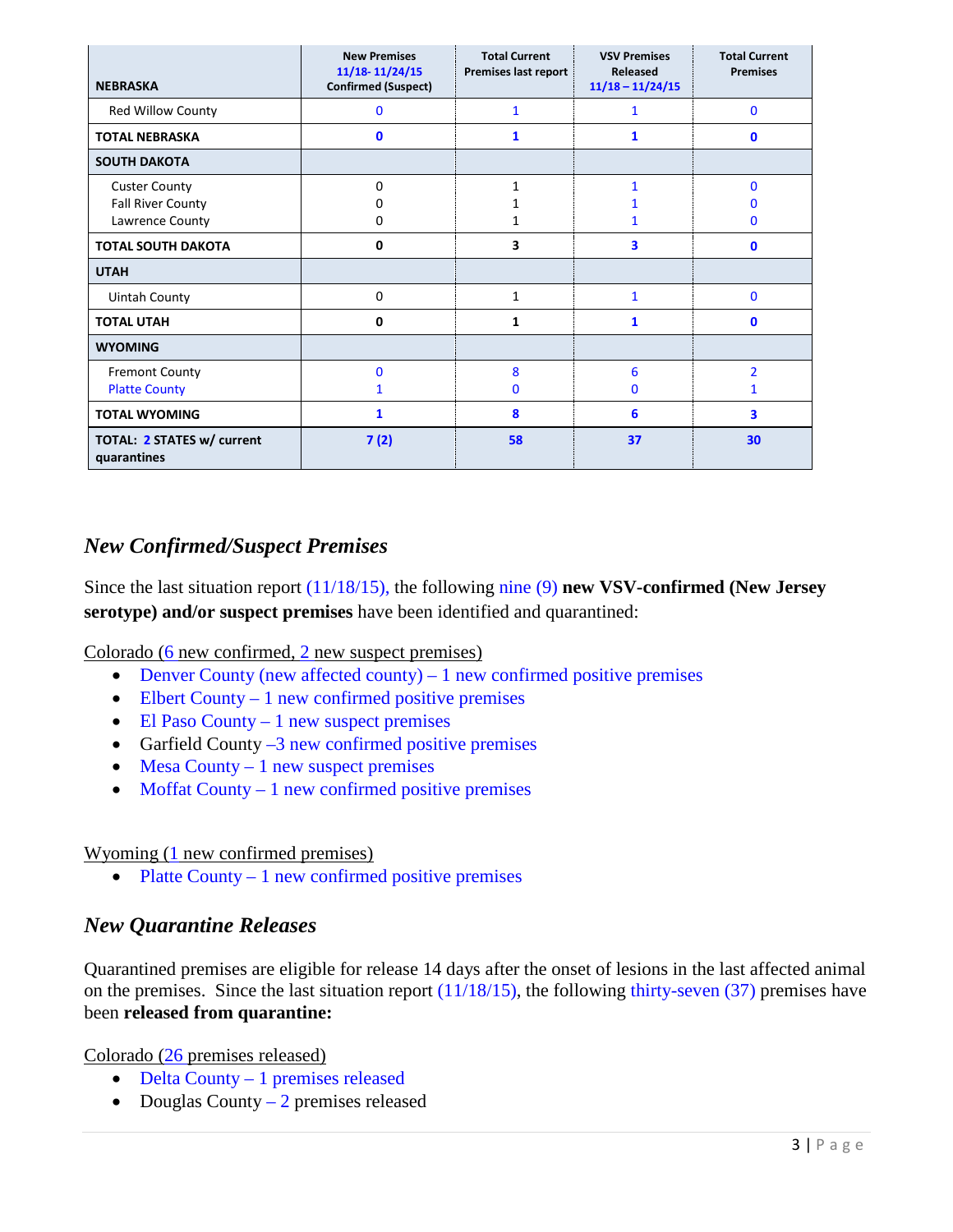- Elbert County  $-5$  premises released
- El Paso County  $10$  premises released
- Fremont County  $-1$  premises released
- Garfield County 3 premises released
- Mesa County 1 premises released
- Montrose County 1 premises released
- Weld County 2 premises released

#### Nebraska (1 premises released)

• Red Willow County – 1 premises released

#### South Dakota (3 premises released)

- Custer County 1 premises released
- Fall River County 1 premises released
- Lawrence County 1 premises released

#### Utah (1 premises released)

• Uintah County – 1 premises released

#### Wyoming (6 premises released)

• Fremont County – 6 premises released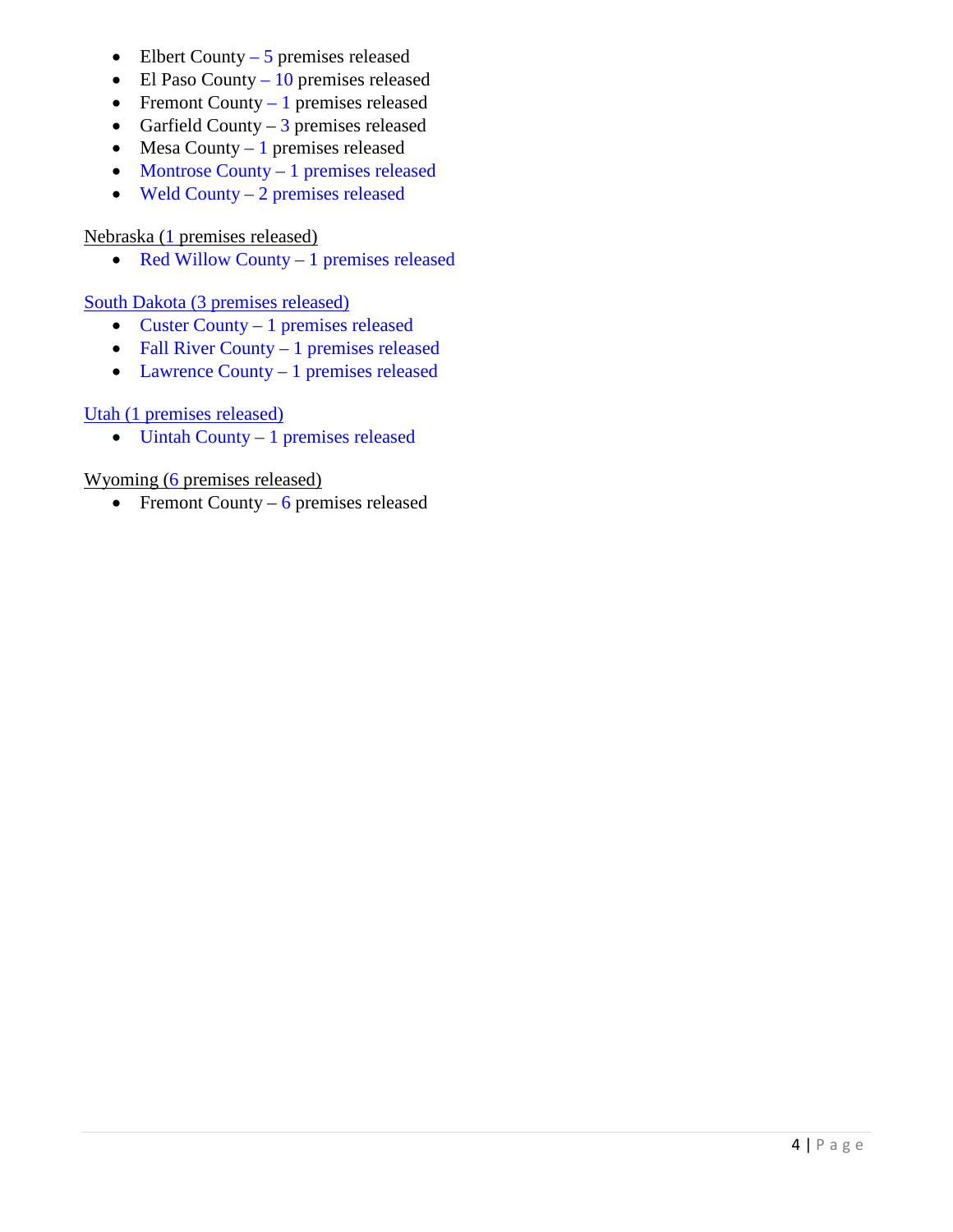# *VSV Cumulative Premises*

**Table 2. Location and number of premises confirmed/suspect for VSV since April 29, 2015**

| <b>ARIZONA</b>                     | <b>Confirmed Positive</b><br><b>Premises</b> | <b>Suspect Premises</b> | <b>Total Premises</b> |
|------------------------------------|----------------------------------------------|-------------------------|-----------------------|
| Apache County                      | $\mathbf{1}$                                 | $\pmb{0}$               | $\mathbf{1}$          |
| Maricopa County                    | 13                                           | 15                      | 28                    |
| Yavapai County                     | $\mathbf 0$                                  | $\overline{7}$          | $\overline{7}$        |
| <b>TOTAL ARIZONA: 3 COUNTIES</b>   | 14                                           | 22                      | 36                    |
| <b>COLORADO</b>                    |                                              |                         |                       |
| <b>Adams County</b>                | $\mathbf{1}$                                 | 0                       | $\mathbf{1}$          |
| Archuleta County                   | 7                                            | 4                       | 11                    |
| <b>Boulder County</b>              | 3                                            | $\overline{2}$          | 5                     |
| <b>Broomfield County</b>           | 1                                            | 0                       | $\mathbf{1}$          |
| Chaffee County                     | 1                                            | 0                       | $\mathbf{1}$          |
| Conejos County                     | 3                                            | $\mathbf{1}$            | $\overline{4}$        |
| Delta County                       | 12                                           | 31                      | 43                    |
| <b>Denver County</b>               | $\mathbf{1}$                                 | $\bf{0}$                | $\mathbf{1}$          |
| Douglas County                     | 4                                            | 4                       | 8                     |
| Eagle County                       | $\mathbf{1}$                                 | 0                       | $\mathbf{1}$          |
| <b>Elbert County</b>               | 11                                           | 3                       | 14                    |
| El Paso County                     | 21                                           | 29                      | 50                    |
| <b>Fremont County</b>              | 9                                            | 16                      | 25                    |
| Garfield County                    | 14                                           | 14                      | 28                    |
| <b>Gunnison County</b>             | $\mathbf{1}$                                 | 0                       | $\mathbf{1}$          |
| Jefferson County                   | 3                                            | 4                       | $\overline{7}$        |
| La Plata County                    | $\overline{4}$                               | 10                      | 14                    |
| Larimer County                     | 12                                           | 36                      | 48                    |
| Las Animas County                  | $\mathbf{1}$                                 | $\mathbf{1}$            | $\overline{2}$        |
| Logan County                       | $\mathbf{1}$                                 | 0                       | $\mathbf{1}$          |
| Mesa County                        | 20                                           | 34                      | 54                    |
| <b>Mineral County</b>              | $\mathbf{1}$                                 | 0                       | $\mathbf{1}$          |
| Moffat County                      | $\overline{2}$                               | 0                       | $\overline{2}$        |
| Montezuma County                   | 3                                            | 8                       | 11                    |
| Montrose County                    | 14                                           | 27                      | 41                    |
| Morgan County                      | $\overline{2}$                               | 0                       | $\overline{2}$        |
| <b>Ouray County</b>                | $\mathbf 1$                                  | 3                       | 4                     |
| Pitkin County                      | 1                                            | $\mathbf{1}$            | $\overline{2}$        |
| Pueblo County                      | $\mathbf{1}$                                 | 0                       | $\mathbf{1}$          |
| Rio Blanco County                  | $\overline{2}$                               | 0                       | $\overline{2}$        |
| Rio Grande County                  | 5                                            | $\mathbf{1}$            | 6                     |
| Routt County                       | $\mathbf{1}$                                 | 0                       | 1                     |
| Sedgwick County                    | 1                                            | 0                       | $\mathbf{1}$          |
| <b>Washington County</b>           | $\mathbf{1}$                                 | 0                       | $\mathbf{1}$          |
| Weld County                        | 13                                           | 21                      | 34                    |
| <b>TOTAL COLORADO: 35 COUNTIES</b> | 179                                          | 250                     | 429                   |
| <b>NEBRASKA</b>                    |                                              |                         |                       |
| <b>Banner County</b>               | $\mathbf{1}$                                 | $\pmb{0}$               | $\mathbf{1}$          |
| Garden County                      | $\mathbf 1$                                  | $\mathbf 1$             | $\overline{2}$        |
| <b>Lincoln County</b>              | $\overline{2}$                               | 0                       | $\overline{2}$        |
| Loup County                        | 1                                            | 0                       | $\mathbf 1$           |
| Morrill County                     | $\overline{2}$                               | 0                       | $\overline{2}$        |
| Red Willow County                  | $\mathbf{1}$                                 | 0                       | $\mathbf{1}$          |
| <b>Scotts Bluff County</b>         | 13                                           | 13                      | 26                    |
| Sheridan County                    | $\mathbf{1}$                                 | 0                       | $\mathbf 1$           |
| Sioux County                       | $\mathbf{1}$                                 | 0                       | $\mathbf{1}$          |
| <b>TOTAL NEBRASKA: 9 COUNTIES</b>  | 23                                           | 14                      | 37                    |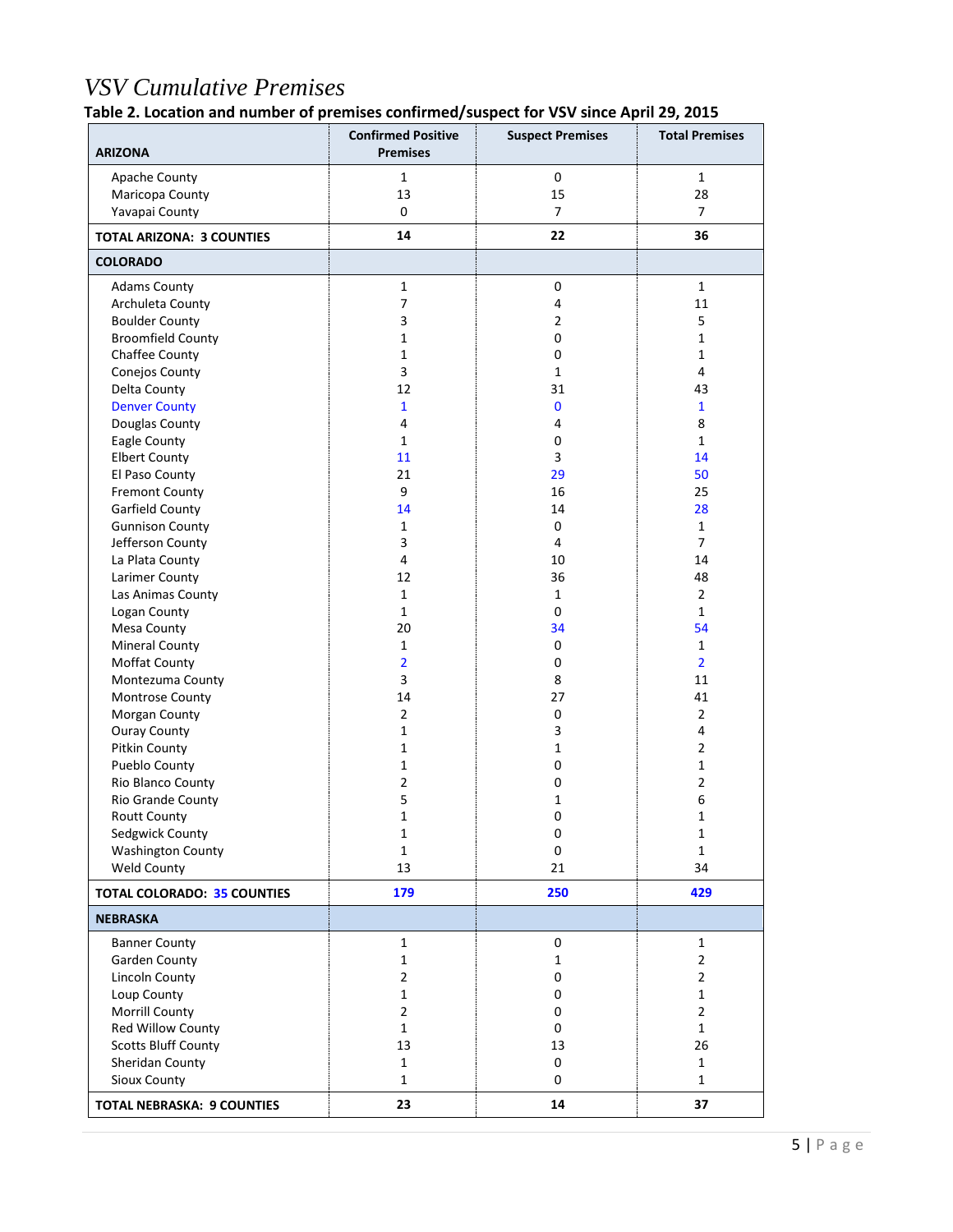| <b>NEW MEXICO</b>                     | <b>Confirmed Positive</b><br><b>Premises</b> | <b>Suspect Premises</b> | <b>Total Premises</b> |
|---------------------------------------|----------------------------------------------|-------------------------|-----------------------|
| <b>Bernalillo County</b>              | 0                                            | $\overline{2}$          | 2                     |
| Dona Ana County                       | $\mathbf 0$                                  | $\overline{2}$          | 2                     |
| <b>Eddy County</b>                    | 0                                            | $\overline{2}$          | $\overline{2}$        |
| <b>Grant County</b>                   | 3                                            | $\overline{2}$          | 5                     |
| Otero County                          | 1                                            | 0                       | 1                     |
| Rio Arriba County                     | 0                                            | 3                       | 3                     |
| Sandoval County                       | $\mathbf{1}$                                 | 3                       | 4                     |
| San Juan County                       | 4                                            | 21                      | 25                    |
| San Miguel County                     | $\overline{2}$                               | $\mathbf{1}$            | 3                     |
| Santa Fe County                       | 1                                            | 1                       | 2                     |
| <b>Taos County</b>                    | 0                                            | 1                       | 1                     |
| <b>Union County</b>                   | 0                                            | $\mathbf{1}$            | 1                     |
| Valencia County                       | 0                                            | $\mathbf{1}$            | $\mathbf{1}$          |
| <b>TOTAL NEW MEXICO: 13 COUNTIES</b>  | 12                                           | 40                      | 52                    |
| <b>SOUTH DAKOTA</b>                   |                                              |                         |                       |
| <b>Butte County</b>                   | $\mathbf 0$                                  | $\mathbf{1}$            | 1                     |
| <b>Custer County</b>                  | $\overline{2}$                               | 4                       | 6                     |
| <b>Fall River County</b>              | 3                                            | 3                       | 6                     |
| Lawrence County                       | 4                                            | $\overline{2}$          | 6                     |
| <b>Meade County</b>                   | 5                                            | 11                      | 16                    |
| Pennington County                     | 3                                            | 11                      | 14                    |
| Shannon County                        | $\mathbf{1}$                                 | $\Omega$                | $\mathbf{1}$          |
| <b>TOTAL SOUTH DAKOTA: 7 COUNTIES</b> | 18                                           | 32                      | 50                    |
| <b>TEXAS</b>                          |                                              |                         |                       |
| Pecos County                          | $\mathbf{1}$                                 | $\pmb{0}$               | $\mathbf{1}$          |
| Reeves County                         | 1                                            | $\mathbf 0$             | 1                     |
| Ward County                           | $\mathbf{1}$                                 | 0                       | 1                     |
| <b>TOTAL TEXAS: 3 COUNTIES</b>        | 3                                            | 0                       | 3                     |
| <b>UTAH</b>                           |                                              |                         |                       |
| Carbon County                         | $\mathbf 0$                                  | $\overline{2}$          | $\overline{2}$        |
| Duchesne County                       | 3                                            | $\sqrt{4}$              | 7                     |
| <b>Emery County</b>                   | $\overline{2}$                               | 3                       | 5                     |
| <b>Grand County</b>                   | 4                                            | 5                       | 9                     |
| Kane County                           | 1                                            | $\mathbf{1}$            | $\overline{2}$        |
| San Juan County                       | $\mathbf 1$                                  | $\mathsf 3$             | $\overline{4}$        |
| <b>Uintah County</b>                  | 3                                            | 22                      | 25                    |
| <b>Utah County</b>                    | $\mathbf{1}$                                 | $\mathbf 0$             | $\mathbf{1}$          |
| <b>TOTAL UTAH: 8 COUNTIES</b>         | 15                                           | 40                      | 55                    |
| <b>WYOMING</b>                        |                                              |                         |                       |
| Albany County                         | $\overline{2}$                               | $\overline{2}$          | $\overline{4}$        |
| Converse County                       | 4                                            | 6                       | 10                    |
| Crook County                          | $\mathbf{1}$                                 | $\mathbf 0$             | $\mathbf{1}$          |
| <b>Fremont County</b>                 | 23                                           | 53                      | 76                    |
| <b>Goshen County</b>                  | 5                                            | 6                       | 11                    |
| Laramie County                        | 3                                            | 0                       | 3                     |
| Natrona County                        | $\mathbf{1}$                                 | 0                       | $\mathbf{1}$          |
| Platte County                         | 9                                            | 29                      | 38                    |
| Sublette County                       | $\overline{2}$                               | $\mathbf 0$             | $\mathbf{2}$          |
| <b>Weston County</b>                  | $\mathbf{1}$                                 | 0                       | $\mathbf{1}$          |
| <b>TOTAL WYOMING: 10 COUNTIES</b>     | 51                                           | 96                      | 147                   |
| <b>TOTAL: 8 STATES</b>                | 315                                          | 494                     | 809                   |
|                                       |                                              |                         |                       |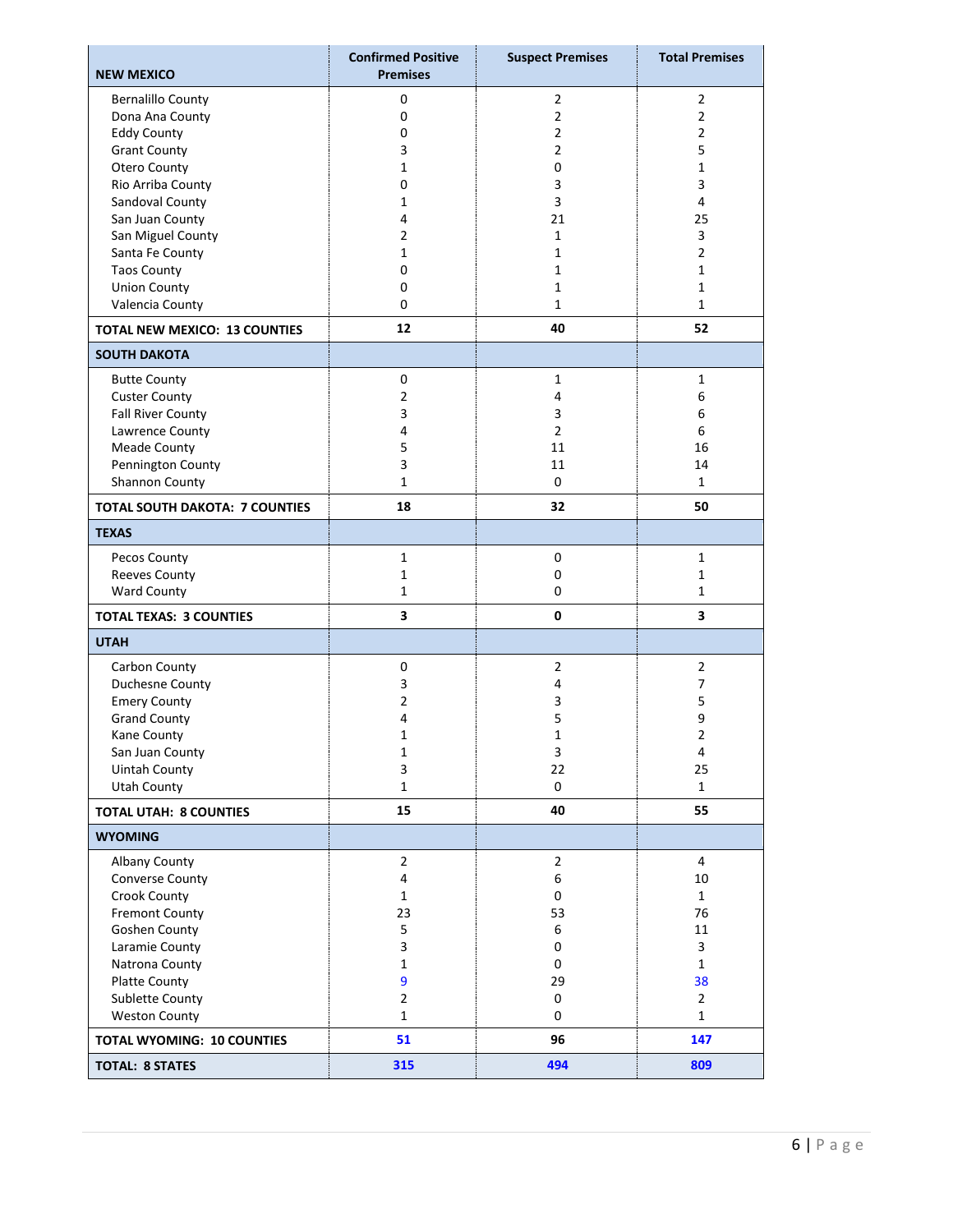

**Map 2. VSV Cumulative: Counties with Premises Quarantined April 29, 2015-present**

#### **Background**

On April 29, 2015, the National Veterinary Services Laboratories (NVSL) in Ames, Iowa, confirmed a finding of vesicular stomatitis virus (VSV) infection (New Jersey serotype) on a premises in Grant County, New Mexico. One horse on the premises has met the case definition of infection with compatible clinical signs and a four-fold change in positive complement fixation antibody titers. This is the 2015 VSV index case for the United States.

On May 1, 2015, the National Veterinary Services Laboratories (NVSL), confirmed findings of vesicular stomatitis virus (VSV) infection (New Jersey serotype) on premises in Maricopa County, Arizona and Kane County, Utah. Three horses on two premises in Maricopa County, Arizona met the case definition of infection with compatible clinical signs and positive complement fixation antibody titers. One mule on a premises in Kane County, Utah met the case definition of infection with compatible clinical signs and positive virus isolation. The equids involved in the Kane County, Utah case had moved from Arizona just prior to identification of clinical signs. These are the 2015 VSV index cases for Arizona and Utah, respectively.

On May 18, 2015, the National Veterinary Services Laboratories in Ames, Iowa confirmed a finding of VSV infection (New Jersey serotype) on a premises in Pecos County, Texas. Two horses and a mule on the premises met case definition of infection with compatible clinical signs and positive complement fixation antibody titers. This is the 2015 index case of VSV for Texas.